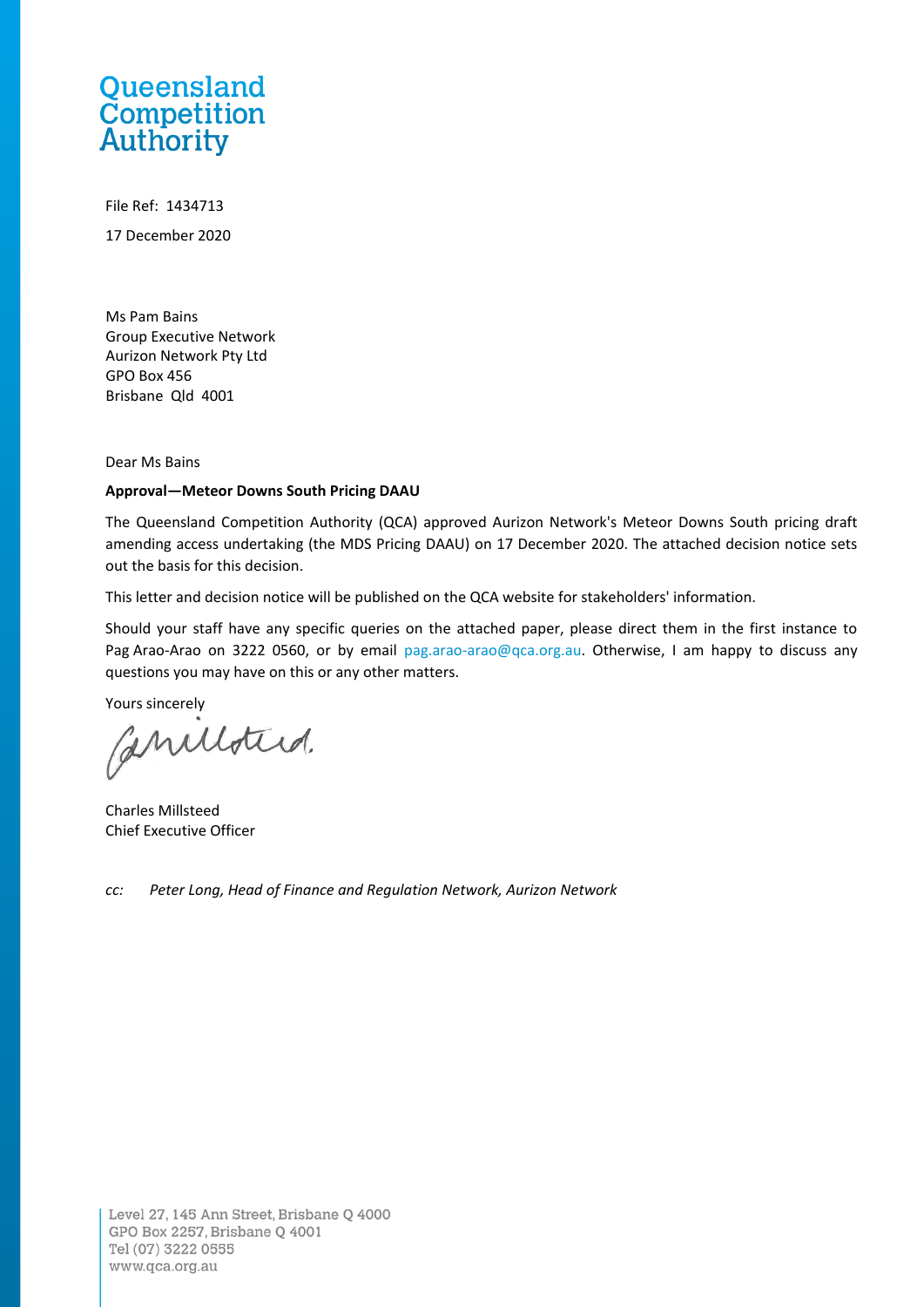# Queensland **Cusensiand**<br>Competition<br>Authority

# DECISION NOTICE

#### AURIZON NETWORK'S METEOR DOWNS SOUTH PRICING DAAU—DECISION

#### 17 DECEMBER 2020

The Queensland Competition Authority approved Aurizon Network's MDS Pricing DAAU, under section 142(2) of the *Queensland Competition Authority Act 1997*.

#### **Background**

Sojitz Coal Mining (Sojitz) has entered into an access agreement with Aurizon Network for a term of 10 years. Aurizon Network said that the Starlee passing loop (Starlee expansion) on the Bauhinia branch line provides a prudent and efficient option to meet the required additional volumes to accommodate the access rights Sojitz has sought. $12$ 

Aurizon Network is seeking to implement a pricing proposal for the Starlee expansion using some, but not all, of the elements of the expansion pricing framework in the 2017 access undertaking (UT5).

The Meter Downs South (MDS) pricing DAAU (MDS pricing DAAU) seeks to give effect to the Starlee expansion pricing proposal.<sup>3</sup> This includes amending schedule F of UT5 to introduce an expansion tariff, separate the MDS and Blackwater system volume forecasts<sup>4</sup>, and revise the allowable revenue; amending cl. 6.4.6 to set out an end date for the MDS expansion tariff; and amending the definition of private incremental costs (PIC). Aurizon Network has also sought the QCA's approval of access conditions between Aurizon Network and Sojitz in accordance with cl.  $6.13.2$  of UT5.<sup>5</sup>

<sup>1</sup> Aurizon Network, *Meteor Downs South Pricing Draft Amending Access Undertakin*g, supporting submission, August 2020, pp. 6–7.

<sup>&</sup>lt;sup>2</sup> The project also requires the construction of a privately owned rail loop and the associated Aurizon Network-owned and user-funded connecting infrastructure.

<sup>&</sup>lt;sup>3</sup> On 6 August 2020, Aurizon Network submitted the MDS pricing DAAU and supporting documentation. On 28 October 2020, Aurizon Network proposed consequential amendments that were consistent with its initial proposal but better reflected its intent.

<sup>4</sup> This includes updated system forecasts provided with Aurizon Network's original submission (cl. 7 of schedule F), as well as additional amendments to the monthly system forecasts for 2001 undertaking access agreements that were subsequently provided (cl. 12 of schedule F).

<sup>5</sup> Aurizon Network, supporting submission, pp. 30–31, Attachment C (redacted).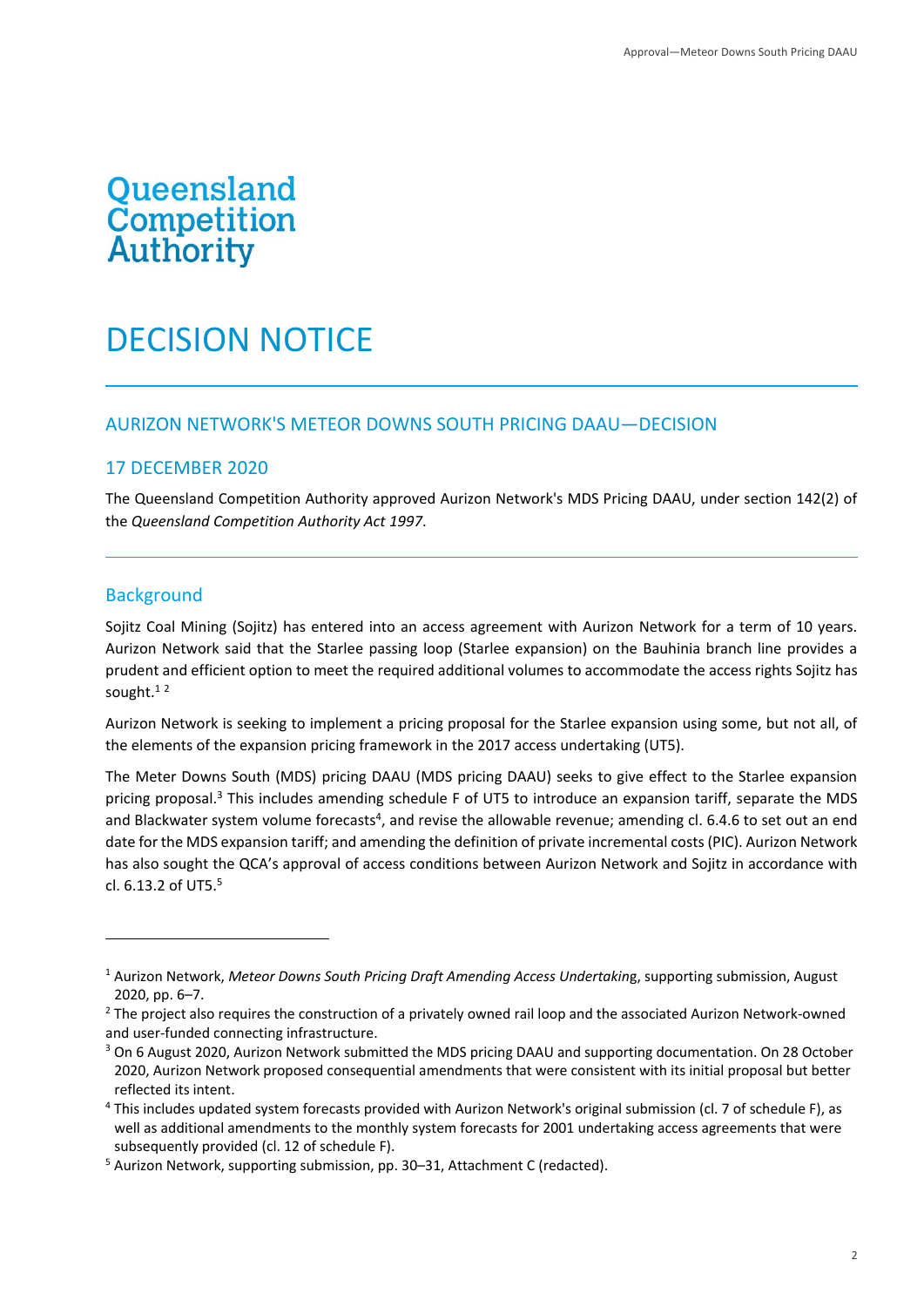On 19 November 2020, we accepted, in principle, key aspects of the MDS pricing DAAU, setting out our preliminary views on the issues raised.

# Statutory obligations

Under the *Queensland Competition Authority Act 1997* (QCA Act), Aurizon Network can submit a voluntary DAAU to amend the approved access undertaking (s. 142(1)).

We must consider the DAAU and either approve, or refuse to approve, the DAAU (s. 142(2)), having regard to the matters mentioned in s. 138(2), and the conditions set out in the QCA Act, including that the DAAU has been published and submissions have been sought and considered (s. 143).

# Stakeholders' response

Aurizon Network included confirmation of Sojitz' support for the key terms of the MDS pricing DAAU in its supporting documentation.<sup>6</sup>

We provided stakeholders with an opportunity to comment on the MDS pricing DAAU and received one submission, from the Association of Mining and Exploration Companies (AMEC), which supported the proposal.

We also published and sought comments on our preliminary view. We received no submissions in response.

## Extending the UT5 expansion framework

Aurizon Network sought to develop a pricing proposal for the Starlee expansion under the UT5 expansion pricing provisions as a consensus expansion that fully socialised the expansion costs and volume risks.<sup>7</sup> However, the proposal failed to achieve consensus among expansion stakeholders, with the key concern being the potential for non-expanding users to bear short- and medium-term volume risk.<sup>8</sup>

While UT5 provides for Aurizon Network to submit a pricing proposal as an endorsed expansion to the QCA for approval in that event<sup>9</sup>, Aurizon Network has instead submitted the MDS pricing DAAU.

Aurizon Network said that the pricing proposal:

- is largely aligned with the UT5 expansion pricing principles and is consistent with the factors set out in s. 138(2) of the QCA Act.<sup>10</sup> This includes appropriately balancing the costs and risks of the Starlee expansion with the benefits to the expanding users, non-expanding users and Aurizon Network as the access provider
- departs from the UT5 expansion pricing principles where necessary, to address unintended outcomes of existing provisions and properly take account of the particular circumstances of the Starlee expansion (being for a single mine with a long haulage distance, rather than a larger multi-user expansion) $11$
- addresses concerns raised by some stakeholders during consultation on an earlier pricing proposal that was being progressed under the UT5 expansion provisions.<sup>12</sup> This includes better aligning the annual revenue

<sup>6</sup> Aurizon Network, supporting submission, Attachment B.

<sup>7</sup> Aurizon Network, supporting submission, pp. 9–10, Attachment A.

<sup>8</sup> Aurizon Network, supporting submission, pp. 10, 17.

<sup>&</sup>lt;sup>9</sup> In the form of an application for a ruling under division 7A of Part 5 of the QCA Act.

<sup>10</sup> Aurizon Network, supporting submission, pp. 20–24.

<sup>11</sup> Aurizon Network, supporting submission, pp. 12–14.

<sup>12</sup> Aurizon Network, supporting submission, pp. 17–18.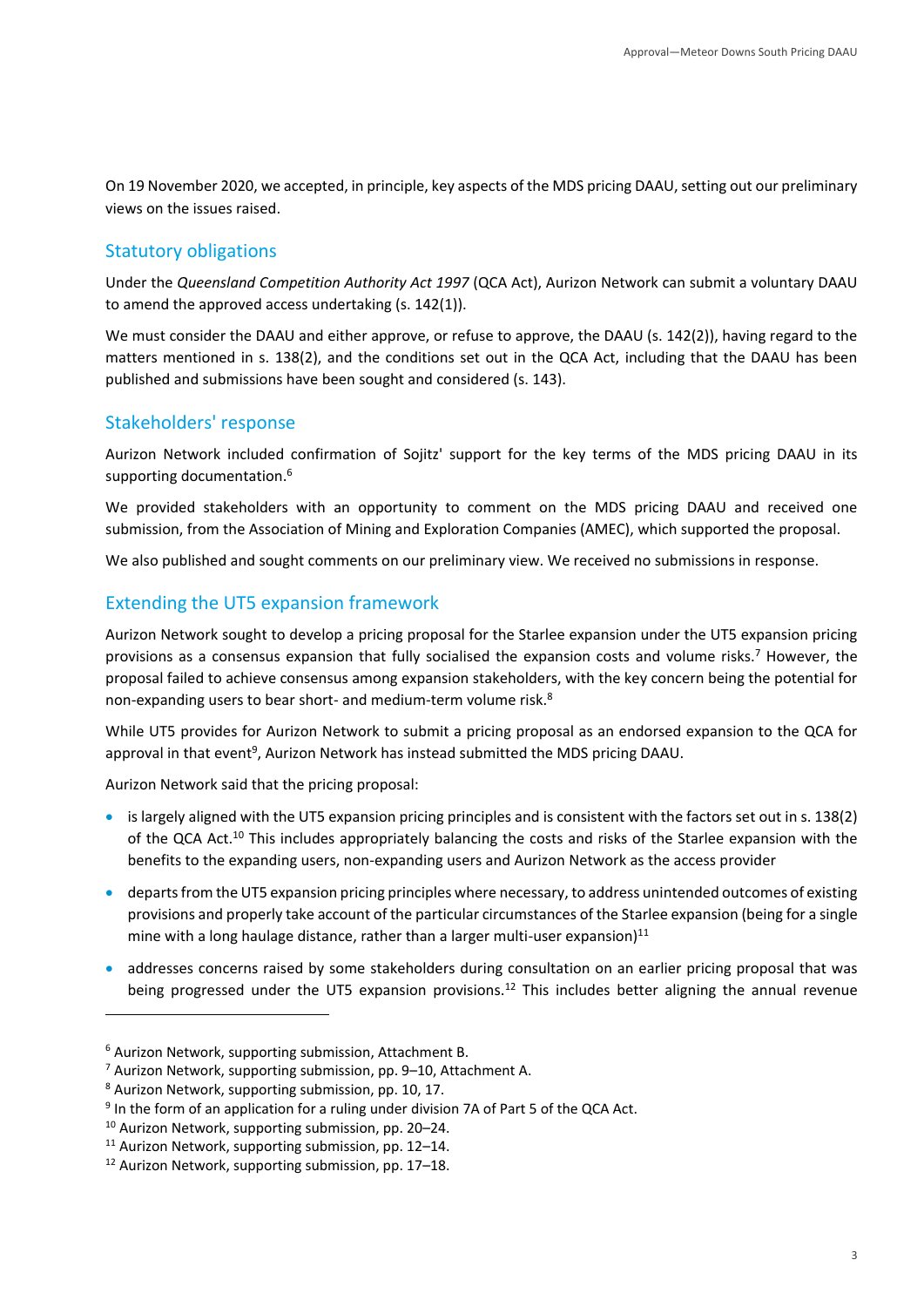requirement of the expansion costs and incremental costs to the annual revenue from the expansion tariff and reducing the term for which the expansion tariff will apply.<sup>13</sup>

Aurizon Network said that the MDS pricing DAAU expedites the establishment of the expansion tariff, as it allows for the approval of the pricing proposal and the expansion tariff to occur concurrently.<sup>14</sup> It noted that its proposal contains all of the components and supporting information that would have been required under the UT5 expansion framework.<sup>15</sup>

While Aurizon Network said it has also identified other possible opportunities that it considered could improve the efficacy of the UT5 expansion framework, it has not proposed amendments at this time. Instead, Aurizon Network said it would consult and negotiate with stakeholders on this over the term of UT5.<sup>16</sup>

#### Pricing approach for the Starlee expansion

Aurizon Network sought to treat the Starlee expansion like an endorsed expansion, where the calculation of the expansion tariff is set out in cl. 6.4.5(a) of UT5<sup>17</sup>. This provides for the development of an expansion tariff based on its own contract volumes, subject to an adjustment for a contribution to common costs (under cls. 6.4.5 and 6.4.6).

However, Aurizon Network departed from the common cost contribution requirements (which require a contribution to common costs such that the expansion tariff and the system tariff are equivalent on a \$/ntk basis (cl. 6.4.5(f)), because this would result in an expansion tariff that exceeds the system reference tariff on an AT1 to AT4 basis. Aurizon Network said this would not be equitable or efficient.<sup>18</sup> Instead, Aurizon Network provided for a contribution to common costs that establishes an expansion tariff equivalent to the system reference tariff on a cost of access basis (with AT1 to AT4 tariff components being the same in both).

Aurizon Network also departed from the UT5 treatment of private incremental costs (PIC) to determine access charges (which set the PIC amounts at zero until approved by the QCA (cl. 6.3.2(e)(ii)). Aurizon Network has instead used a notional estimate of the PIC amounts (with any adjustments made to account for any difference between the notional and approved PIC, once approved). Aurizon Network also included the value of the connecting infrastructure, owned by Aurizon Network and funded by the access seeker, in calculating the PIC value.<sup>19</sup>

The expansion tariff applies from 1 July 2020 to 30 June 2022. After that, the MDS mine would be subject to the system reference tariff and on the same terms and conditions as an access seeker seeking new or additional rights that did not require an expansion.

We consider that this pricing approach is appropriate. The MDS pricing DAAU builds on the earlier approach by seeking to address stakeholder concerns, while providing an opportunity for consultation on the new proposal, as well as assessment against defined criteria in s. 138(2) of the QCA Act.

<sup>&</sup>lt;sup>13</sup> Aurizon Network, supporting submission, p. 12.

<sup>&</sup>lt;sup>14</sup> Aurizon Network, supporting submission, p. 11.

<sup>&</sup>lt;sup>15</sup> Aurizon Network, supporting submission, p. 11. This includes setting out the proposed allocation of costs and risks and corresponding reference tariffs and explaining how the pricing proposal is consistent with the UT5 expansion pricing principles.

<sup>&</sup>lt;sup>16</sup> Aurizon Network, supporting submission, p. 4.

<sup>&</sup>lt;sup>17</sup> Aurizon Network, supporting submission, p. 10.

<sup>&</sup>lt;sup>18</sup> Aurizon Network, supporting submission, p. 13.

<sup>&</sup>lt;sup>19</sup> Aurizon Network, supporting submission, p. 14.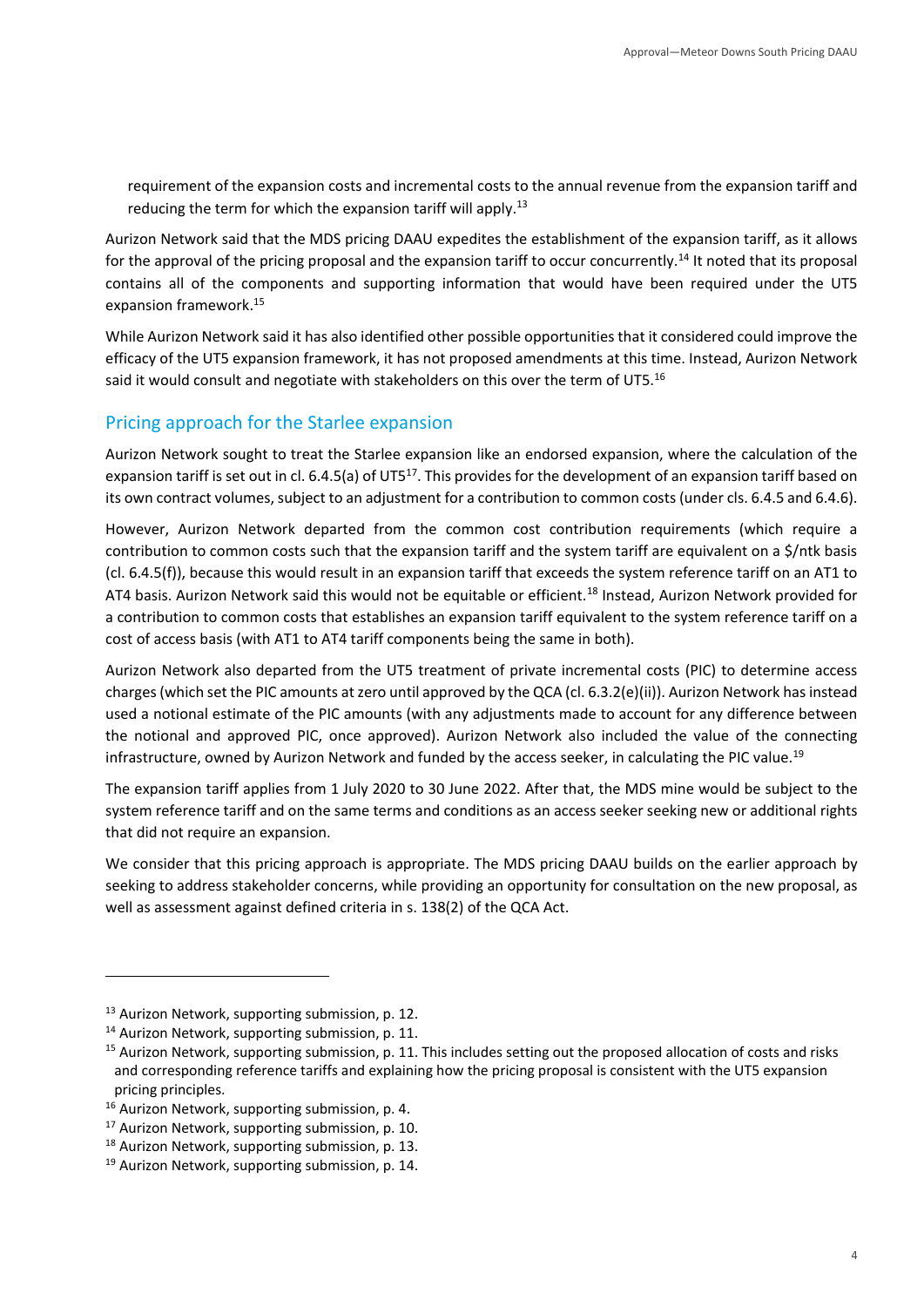While elements of the proposed pricing approach are different to what had been envisaged in the UT5 expansion framework, we consider it is appropriate in this instance. We consider that the proposed approach offers a pragmatic solution, which takes advantage of the UT5 expansion framework principles but also has regard to the particular circumstances of the Starlee expansion. It also appears to address stakeholders' previous concerns around the costs and risks associated with the MDS project.

### Proposed allowable revenues and reference tariffs

Aurizon Network has proposed to amend the Blackwater system reference tariff to provide for an expansion tariff for MDS. This includes nominating MDS as a loading facility, providing for expansion tariff forecasts and volume forecasts (and revising the system reference tariff inputs and volumes accordingly)<sup>20</sup>, setting out and revising the total system allowable revenue (which includes the allowable revenue for both the system reference tariffs and the expansion tariff) and revising the system discounts.

The key assumptions Aurizon Network used in determining the expansion tariff include:

- contracted services over 10 years
- \$8.6 million for expansion costs, with accelerated depreciation (2 years rather than 10)
- a notional PIC component (rather than an approved amount), which includes the value of connecting infrastructure
- a positive contribution to common costs.

Aurizon Network said the pricing approach sought to appropriately balance the costs and risks of the expansion, with benefits to both the users of the expansion and the non-expansion users, such that:

- non-expanding users receive the full benefit of the expansion via an access charge that reflects the expansion user's contribution to common costs.<sup>21</sup> Aurizon Network said that the subsequent calibration (MDS 2020–21 reference tariff volumes, pre-socialisation and post-socialisation comparison) represents the net benefit to nonexpanding users (from the positive contribution to common costs included within the expansion tariff) $^{22}$
- the costs of extending the power system to the Starlee loop will not be borne by other users via the AT5 tariff (no additional costs to the AT5 electric component is added). The electrification of the loop is included in the expansion tariff component (AT2 to AT4 cost base), consistent with applied methodology in the GAPE project<sup>23</sup>
- the volume risks identified through the timing of those benefits—which in this case are partly deferred until recovery of expansion costs via the expansion tariff $24$ —are addressed.
- the socialisation component lessens the disproportionate allocation of costs and volume risks on MDS—which would otherwise bear system volume risk while assuming full liability of its own volume risks.<sup>25</sup>

<sup>&</sup>lt;sup>20</sup> The revised AT1–AT4 tariff components for Blackwater system reference tariff and the MDS expansion tariff are the same.

<sup>&</sup>lt;sup>21</sup> Aurizon Network, supporting submission, p. 18.

<sup>&</sup>lt;sup>22</sup> Aurizon Network, supporting submission, pp. 19-20.

<sup>&</sup>lt;sup>23</sup> Aurizon Network, supporting submission, p. 18.

<sup>&</sup>lt;sup>24</sup> Aurizon Network, supporting submission, p. 4.

<sup>&</sup>lt;sup>25</sup> Aurizon Network, supporting submission, p. 18.